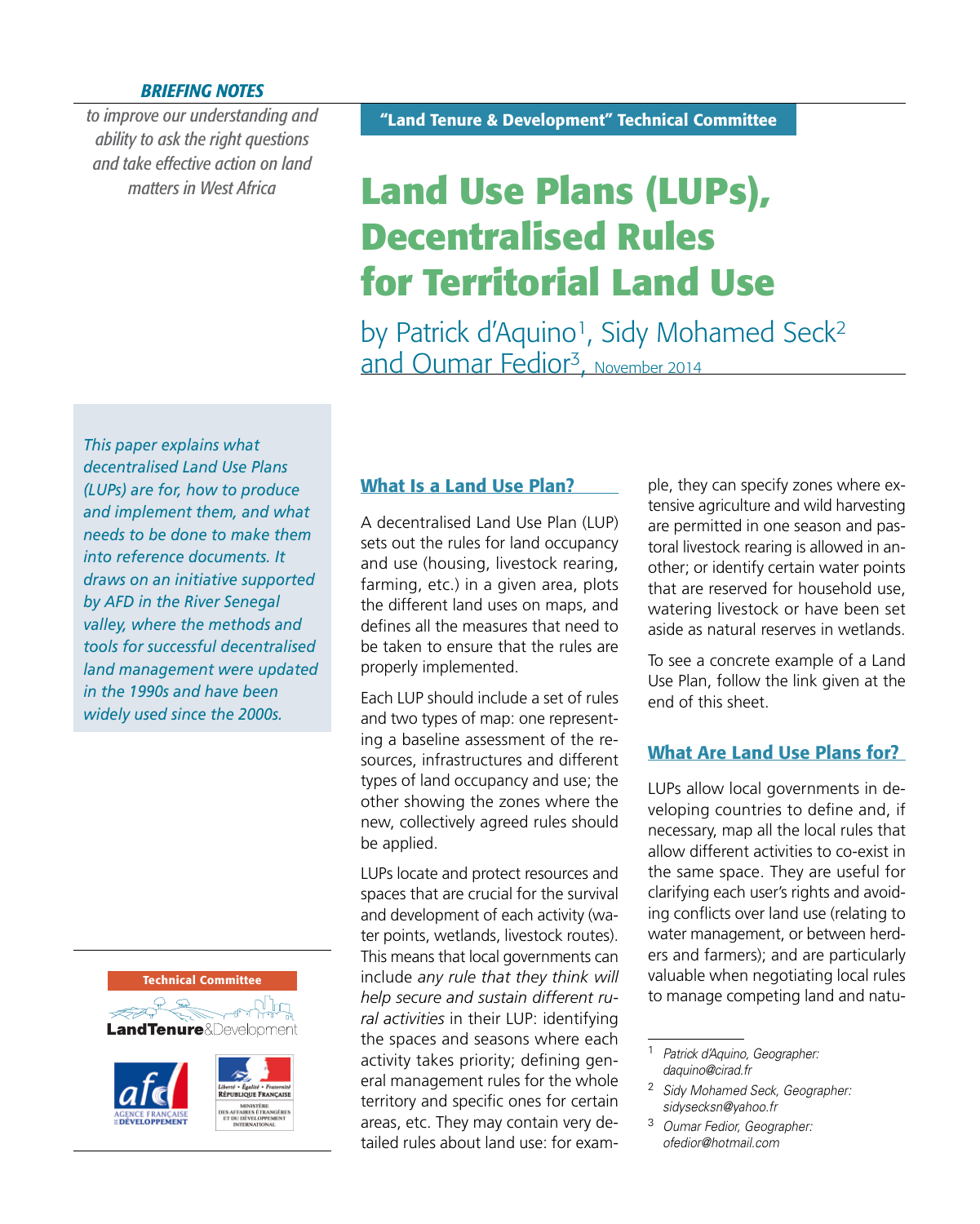ral resource uses (all activities involving water and forests, and competition between agriculture and livestock rearing or intensive and traditional farming).

The rules contained in an LUP will carry more weight if the relevant legal provisions are in place, because this means that they are officially recognised.

The process of producing a land use plan also helps those involved clarify the medium-term guidelines they want for their territory, in terms of which activities, spaces, resources and communities they wish to be targeted for prioritisation or protection.

Finally, if LUPs are produced through a participatory process, they enable local actors to agree on concrete, workable guidelines, rules and maps that can be tied into a local development programme or articulated with a regional or national land use master plan.

## **How Are LUPs Put in Place?**

The process of putting an LUP in place should be seen as a *learning exercise*  for everyone involved in decentralisation (including State support structures), so that they can familiarise themselves with their new attributions and feel legitimised in their new roles and competences. The technical services will be expected to support rather than implement the process, while the local government will be expected to assume responsibility for local land management and steer the overall process.

The procedure proposed in this paper (which proved successful in Senegal) can be used to transfer the capacities for *autonomous* decentralised territorial management to non-specialist local actors (elected local officials, local government staff and other local resource persons) in the space of a few months. These local actors can then apply and even update the guidelines, rules and maps themselves, ensuring that the competences they have acquired are sustainable.

It is extremely important that local governments are *allowed to take responsibility for the whole process from the outset*. Learning by doing is a quick and efficient way of mastering and exercising new skills and competences; therefore, local governments need to take responsibility for steering the whole process, designing the collective rules and mapping materials, and enforcing and monitoring implementation of the plans.

A support team will be needed to help the local government put its land use map in place. This can be done by a small team of just two people (such as a geographer and a sociologist).

#### ● **Stage One: Agree the Rules for Steering and Formulating the Land Use Plan**

The team that is responsible for helping the local government produce and implement the LUP should spend time talking to elected local officials, the administrative authorities and technical services to ensure that they understand the importance of everyone's role in each stage of the process: the technical services share the technical information at their disposal, local governments use base maps to analyse it. discuss it with their constituents and then decide on the rules, while the administrative authorities are responsible for ex-post verification, validation and helping enforce these rules.

Each party's responsibilities, rights and obligations should be set out in an agreement that also provides practical details about how the tasks will be distributed between the different partners. This will entail setting up a *Technical committee to formulate the LUP* (steered by the local government) and appointing an elected official from the local government to *coordinate the LUP*.

#### ● **Stage Two: Allow the Local Government to Organise and Produce an Assessment Report**

The second stage consists of allowing the local government (elected officials, government staff, local resource persons) to *learn on the job while producing their first LUP*. The support team should focus on providing technical information and leave the local government to steer the assessments, consultations, decisions and implementation from the outset, regardless of the quality of their initial actions.

The local government divides its territory into consultation zones, and selects a focal point to act as the local resource person in each of these zones. The support team should ensure that they are familiar with the procedural and mapping techniques needed to produce the LUP. Information is then gathered to produce the maps showing the *baseline situation* (basic cartographic information on natural resources, infrastructures, human settlements and current land occupancy and uses).

A one-day workshop should be held in each consultation zone to allow participants to amend these maps and make *their own* assessment of local land use and occupancy issues. The village delegates attending these workshops should then organise sessions to report back to their village on the process; while elected local govern-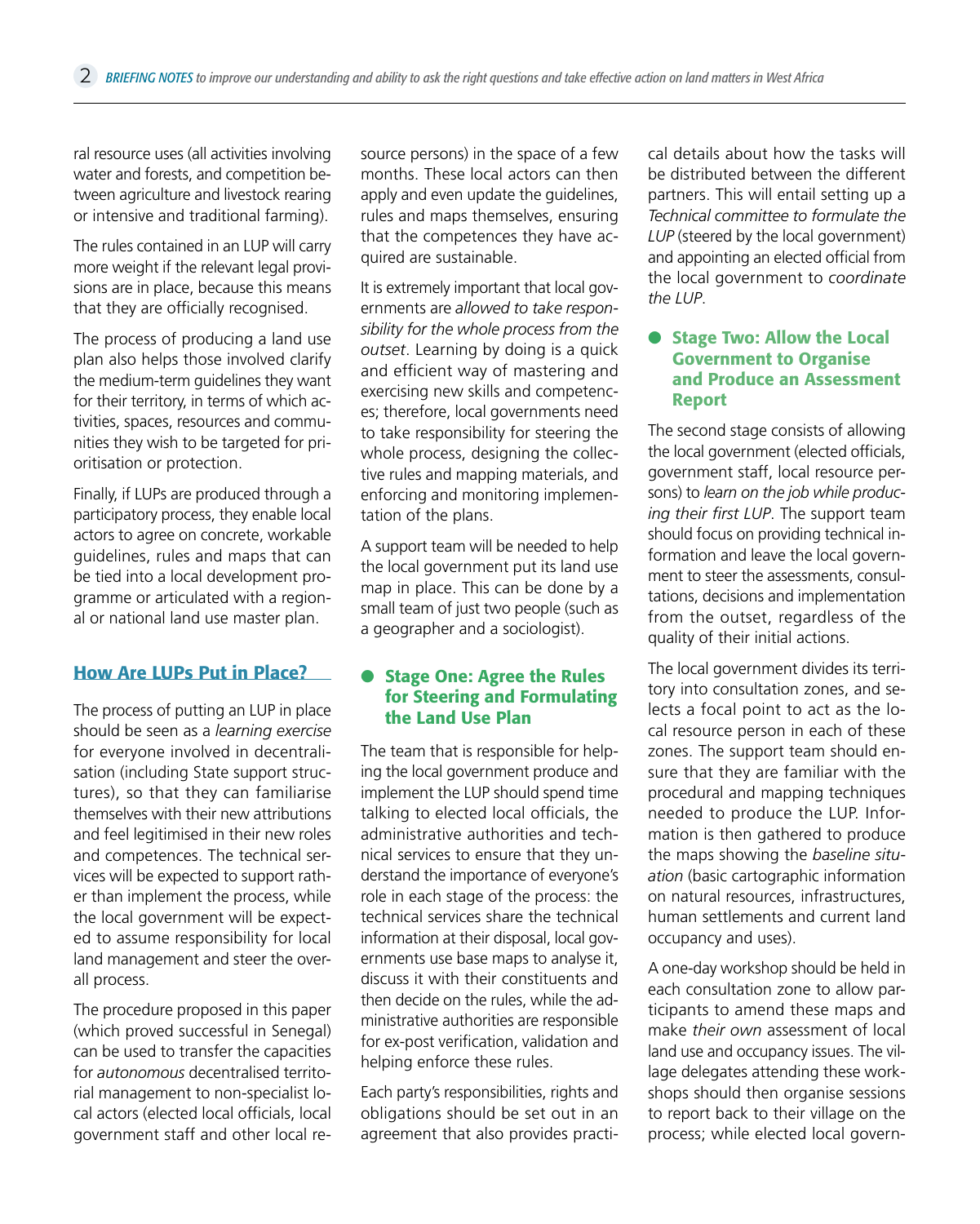

ment officials analyse the conclusions of these workshops, validate a synthesis of their findings and authorise the Committee to proceed with work on the LUP.

#### ● **Stage Three: Organise Wider Consultations**

In the third stage, a collaborative process is used to formulate specific rules for land use and occupancy. A workshop should be held in each consultation zone for participants to discuss the assessment in detail and agree how resource use is to be regulated, the space organised and each area put to use… They also need to agree on how these new rules are to be put in place and collectively monitored. The village delegates then report back to their respective villages, and the local government should hold a workshop so that elected local officials can examine the proposals from the consultation zones in detail and make a final decision about what will go into the

land use plan. This will then be presented in each village.

The quality of the decisions taken by the local government during this stage will not only depend on the quality of support for the learning process, but also the extent to which local actors can operate autonomously. It is therefore crucial that they understand and appropriate the specially designed and updated participatory method for producing LUPs

#### ● **Stage Four: Official Endorsement of the LUP**

Lawyers check the rules developed by the local government to ensure that they comply with current legislation, and possibly to see how the texts could be improved to accommodate the new rules.

The LUP is then ready to be officially endorsed (after discussion by the local government and approval by the ad-